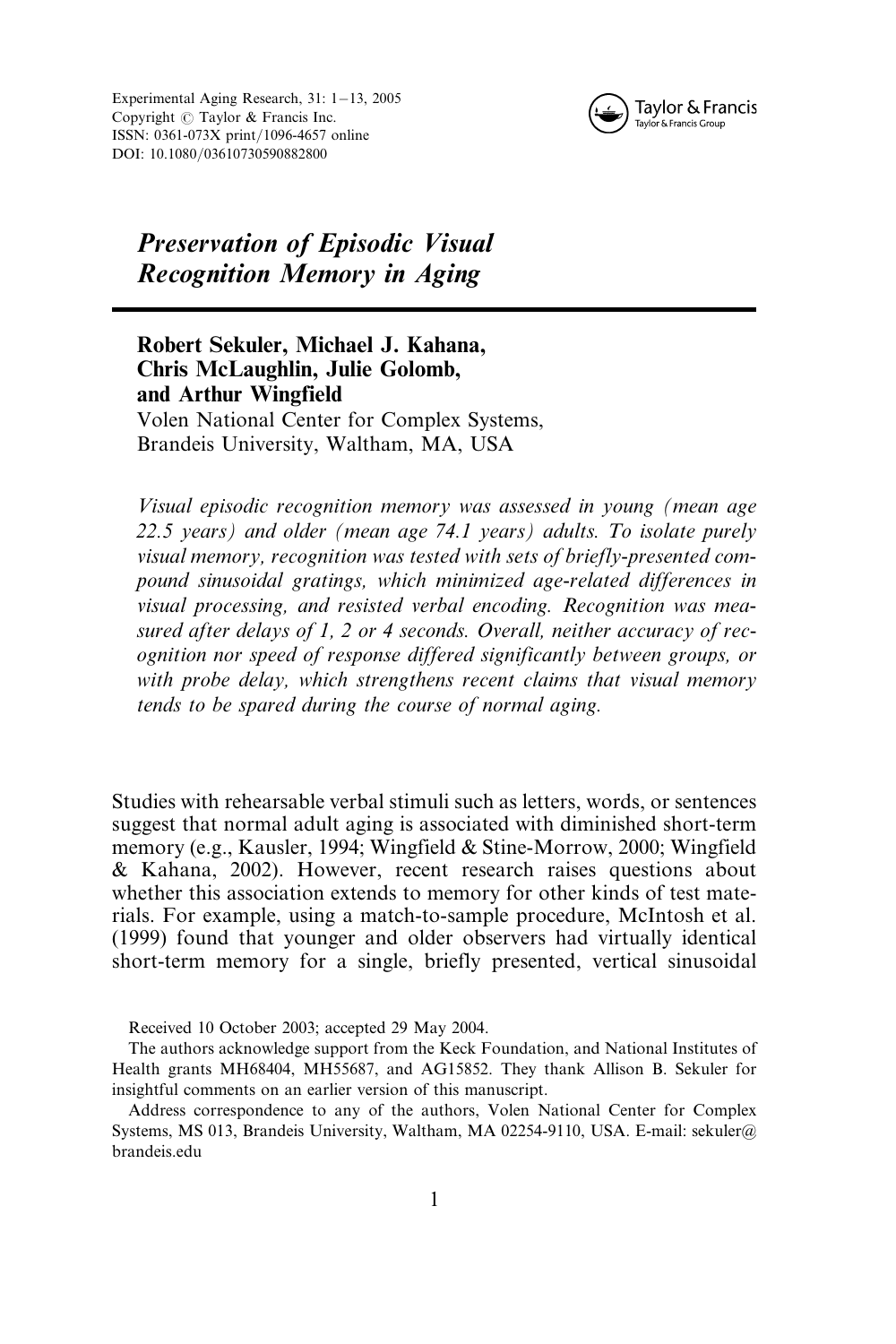grating. Functional neuroimaging studies of the participants' brains led McIntosh et al. to speculate that a compensatory reorganization of neural circuits helped to preserve visual memory in older participants. Subsequently, with a slightly modified test procedure, Bennett, Sekuler, McIntosh, and Della-Maggiore (2001) confirmed the absence of agerelated differences in short-term memory for sinusoidal gratings. Such stimuli can be valuable probes of memory because their representations in early vision are known and, because they resist naming or other symbolic encoding, they promote reliance on a form of short-term memory that uses purely visual information (Phillips & Christie, 1977; Phillips, 1974; Kahana & Sekuler, 2002).

Given the importance of this finding one should ask whether the simplicity of the task used by McIntosh et al. (1999) and by Bennett et al. (2001) may have masked age-related changes in short-term visual memory. For example, observers in those studies had to encode and retain only one study stimulus on each trial. The temporal durability of memory for a single stimulus, however, does not guarantee comparable durability when several stimuli must be remembered (Hole, 1996). Moreover, observers in the McIntosh et al. and Bennett et al. studies had to encode just a single attribute of each trial's one stimulus, i.e., the stimulus' vertical spatial frequency.

Conjecturing that age-related differences in visual memory might be better revealed by a more challenging task, we devised a task in which, for each stimulus seen, participants had to encode two independent attributes. We adapted Sternberg's visual recognition paradigm to study episodic recognition memory for two separate, two-dimensional sinsuoidal gratings (Kahana & Sekuler, 2002; Zhou, Kahana, & Sekuler, 2004). Our stimuli and procedures were patterned after ones that Kahana and Sekuler used with young adults. Note that in order to minimize rehearsal, each trial's stimuli were brief and followed one another in rapid succession.

We took two steps to increase task difficulty over that in the studies of McIntosh et al. (1999) and Bennett et al. (2001). First, we presented not one, but two, briefly presented Study stimuli per trial. These study items, which varied from trial to trial, were followed by a *Probe* stimulus, which the participant judged as having been or not been among the just-seen study stimuli. Second, our task forced participants to encode not just one, but two separate aspects of each stimulus. Each stimulus was generated by summing one vertically oriented grating, and one horizontally oriented grating. On each trial, the stimuli differed from one another either in vertical spatial frequency (with horizontal spatial frequency held constant), or vice versa. (Examples of both types of trials are shown in Figure 1.) Random variation in the orientation that differentiated one stimulus from another forced participants to encode the spatial frequency information represented in both orientations. For young adults, at least, this requirement was not expected to have much impact: Vincent and Regan (1995) showed that orthogonal orientations in a compound grating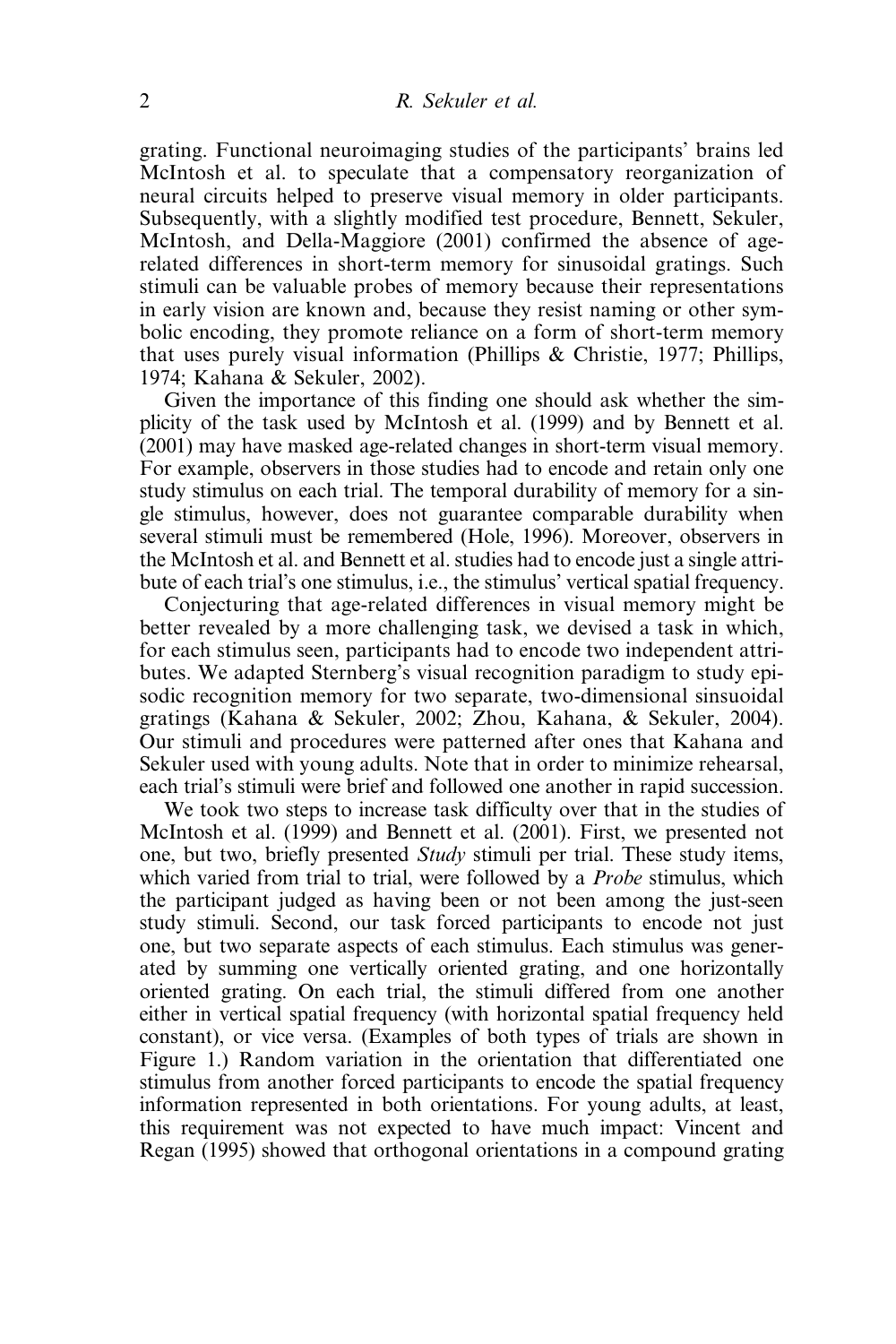

FIGURE 1 Sample stimuli for three trials. In each row,  $S_1$  and  $S_2$  are the study items, P is the probe. A, The probe matches  $S_1$ ; B, the probe matches neither of the study items; C, The probe's frequency lies midway between that of  $S_1$  and  $S_2$ .

could be processed independently of one another, that is, in parallel. Whether the same would hold for older participants is an open question.

We also varied the delay between the study stimuli and the probe, which we call the pre-probe delay. With young participants, delaying the presentation of a probe stimulus for several seconds (Magnussen, Greenlee, Asplund, & Dyrnes, 1990; Kahana & Sekuler, 2002) or longer (Magnussen, Greenlee, Aslaksen, & Kildebo, 2003) has little or no effect on memory for spatial frequency. We were especially interested in the possibility that short-term visual memory's temporal robustness might not hold with older participants. So we measured episodic recognition visual memory for groups of young and older participants with varying delay before presentation of the probe stimulus.

In addition to response accuracy, our data included the response times (RTs) associated with each response. Collecting two dependent measures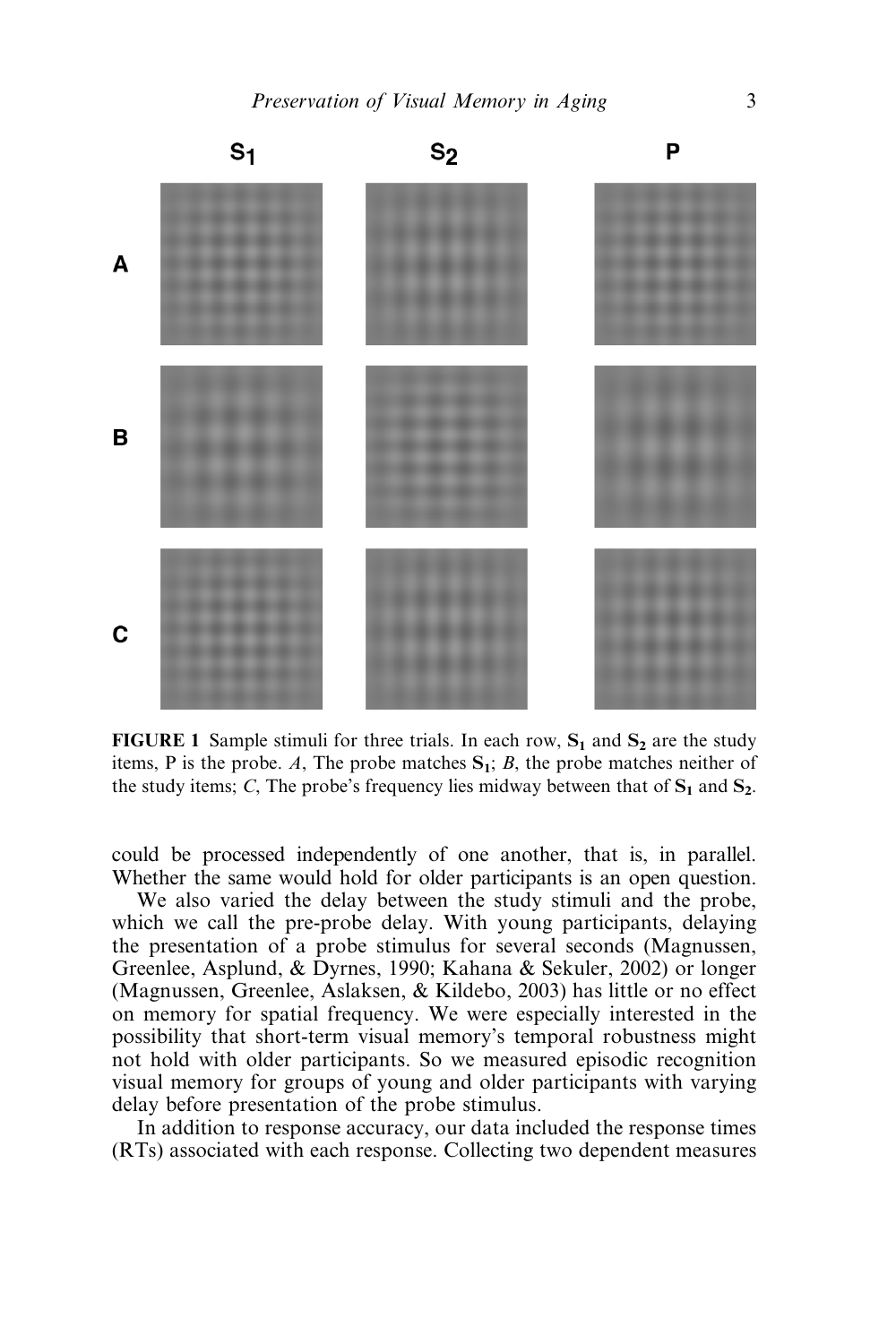afforded converging perspectives on the underlying quality of episodic memory. Moreover, RT can be a more sensitive probe of memory performance than accuracy, especially when accuracy in some or all conditions is high (Kahana & Loftus, 1999). In fact, using stimuli similar to our own, Magnussen, Idas, and Myhre (1998) showed that RTs revealed variations in young participants' recognition memory, even though such variations eluded response accuracy.

# METHODS

## **Participants**

Fifteen healthy young adults (aged 19 to 28 years, mean  $= 22.5$ ,  $SD = 3.0$ ) and 15 healthy older adults (aged 64 to 85 years, mean = 74.1,  $SD = 5.5$ ) participated in this study for monetary compensation. Of the young participants, nine were male, six female; of older participants, six were male, nine female. All of the participants had post-high school education. The older participants were healthy, community-dwelling volunteers, with good levels of education and verbal ability, and no history of psychiatric disorder. All participants received compensation for their time, and were unaware of the study's purpose.

Participants' acuity and contrast sensitivity were measured. In addition, we used an adaptive psychophysical procedure to measure each participant's spatial frequency discrimination threshold for a sinusoidal gratings. Acuity was measured, for distance, using Landolt C targets; contrast sensitivity was assessed with Pelli-Robson charts (Pelli, Robson, & Wilkins, 1988); frequency discrimination thresholds were measured using an up-down tracking procedure in which participants had to compare the spatial frequencies of two briefly presented gratings (750-ms duration each), which were separated by an interstimulus interval of 400 ms. We did not adjust the stimuli in order to compensate for individual differences in discrimination threshold, as Zhou et al. (2004) did in a study of young participants. However, possible effects of age-related differences in visual encoding were minimized by using only low-spatial frequency test stimuli, which were presented well above detection threshold (Owsley, Sekuler, & Siemsen, 1983).

# Procedure

On each trial, a participant saw two study stimuli,  $S_1$  and  $S_2$ , each 750 ms in duration, and separated by an interval of 400 ms. Then, after a variable pre-probe delay, a warning tone sounded, and the probe was presented for 750 ms. To compare the rate at which young and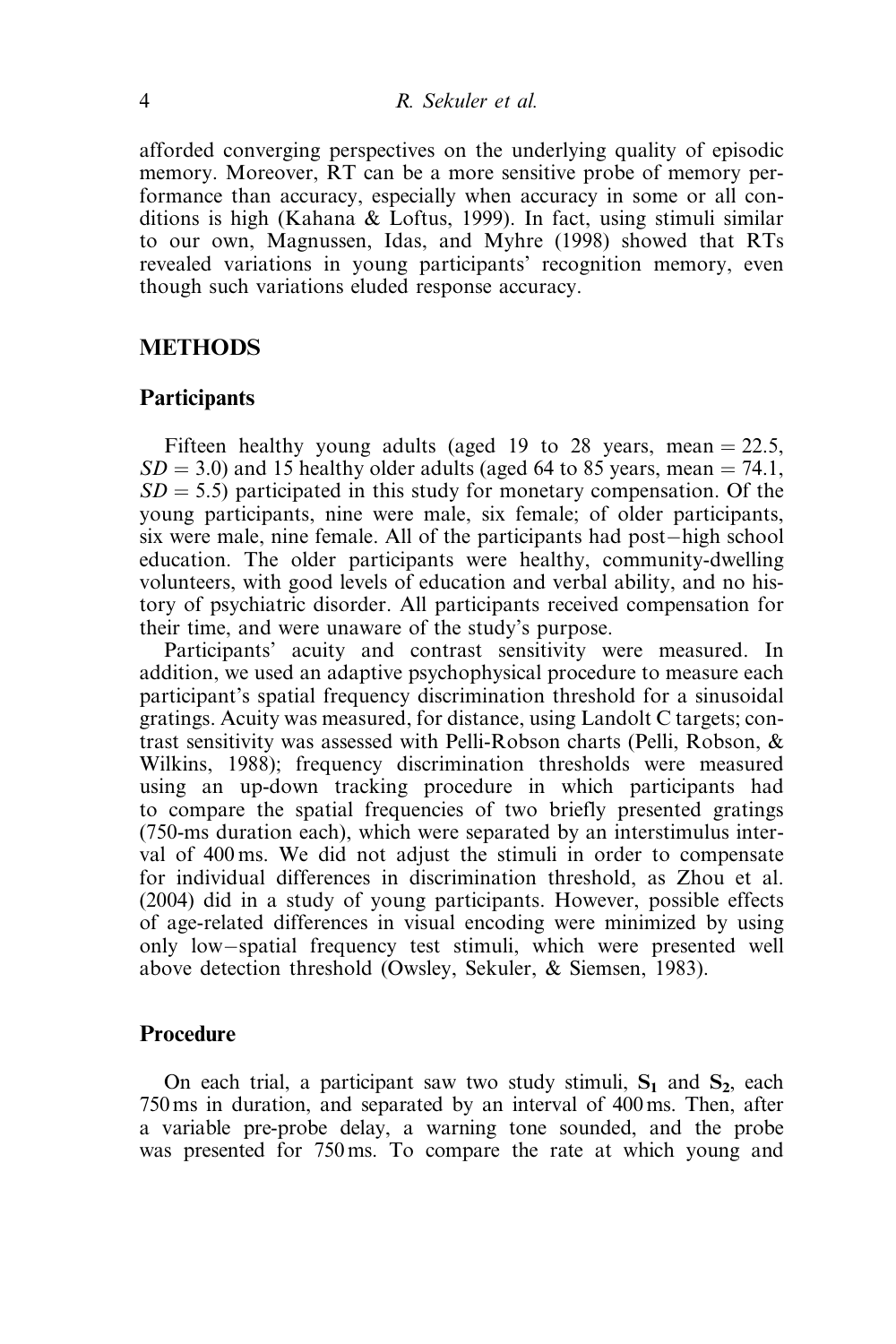older participants lost information from memory, pre-probe delays of 1, 2, or 4 seconds were used. The mean luminance of the display was  $22.4 \text{ cd/m}^2$ .

On each trial, one orientation, either horizontal or vertical, was randomly selected to be the *irrelevant* orientation. For the grating component with that irrelevant orientation, spatial frequency was held constant across all the stimuli on that trial. The spatial frequency of dummy orientation was randomized, uniformly ranging from 0.25 to 4.35 cycles/degree. The spatial frequency of the trial's other, *critical* orientation component, was allowed to vary from one stimulus to another. The spatial frequency of the critical component ranged from  $0.25$  to  $6.3$  cycles/degree. Within each trial, the critical frequency was randomized under several constraints: the critical components in  $S_1$ and  $S_2$  always differed by 45% (on half the trials,  $S_1$  was higher in frequency than  $S_2$ ; on half the trials, the situation was reversed); the probe's critical component either matched that of either  $S_1$  or  $S_2$  (illustrated in Figure 1A), or differed from them by one of three different amounts. On one third of nonmatch trials, the probe's critical frequency was 45% above the spatial frequency of the higher frequency study item; on another one third of the nommatch trials, the probe's critical frequency was 45% below that of the lower frequency study item. This case is illustrated in Figure 1B. On the remaining one third of nonmatch trials, the probe's critical spatial frequency fell midway between the spatial frequencies of  $S_1$  and  $S_2$ . This placed the probe's spatial frequency 22.5% away from each the frequency of each study item. This last case is illustrated in Figure 1C.

A participant viewed the stimulus display from a distance of 114 cm, head supported by a chin cup and forehead rest. All trials were self-paced. On each trial, a participant used a computer keyboard to signal a judgment of whether the probe had or had not been among the study items.

After each response, one of two tones sounded, providing immediate feedback about response correctness. No instructions were given about the speed with which participants should respond. Trialwise variation in stimulus spatial frequency forced participants to base their judgments on the most recently seen study items; hence the requisite memory can be described as episodic.

Each participant was tested on 288 trials, which were distributed across two 20-min sessions. Trials were equally and randomly distributed between probes that matched or did not match one of that trial's study stimuli. In addition, we randomized and equalized the frequency of the five probe types, the three pre-probe delay times, and the critical orientation (horizontal or vertical).

# Screening

Table 1 summarizes the visual screening and frequency discrimination results for each group. Note that on most measures, the two groups were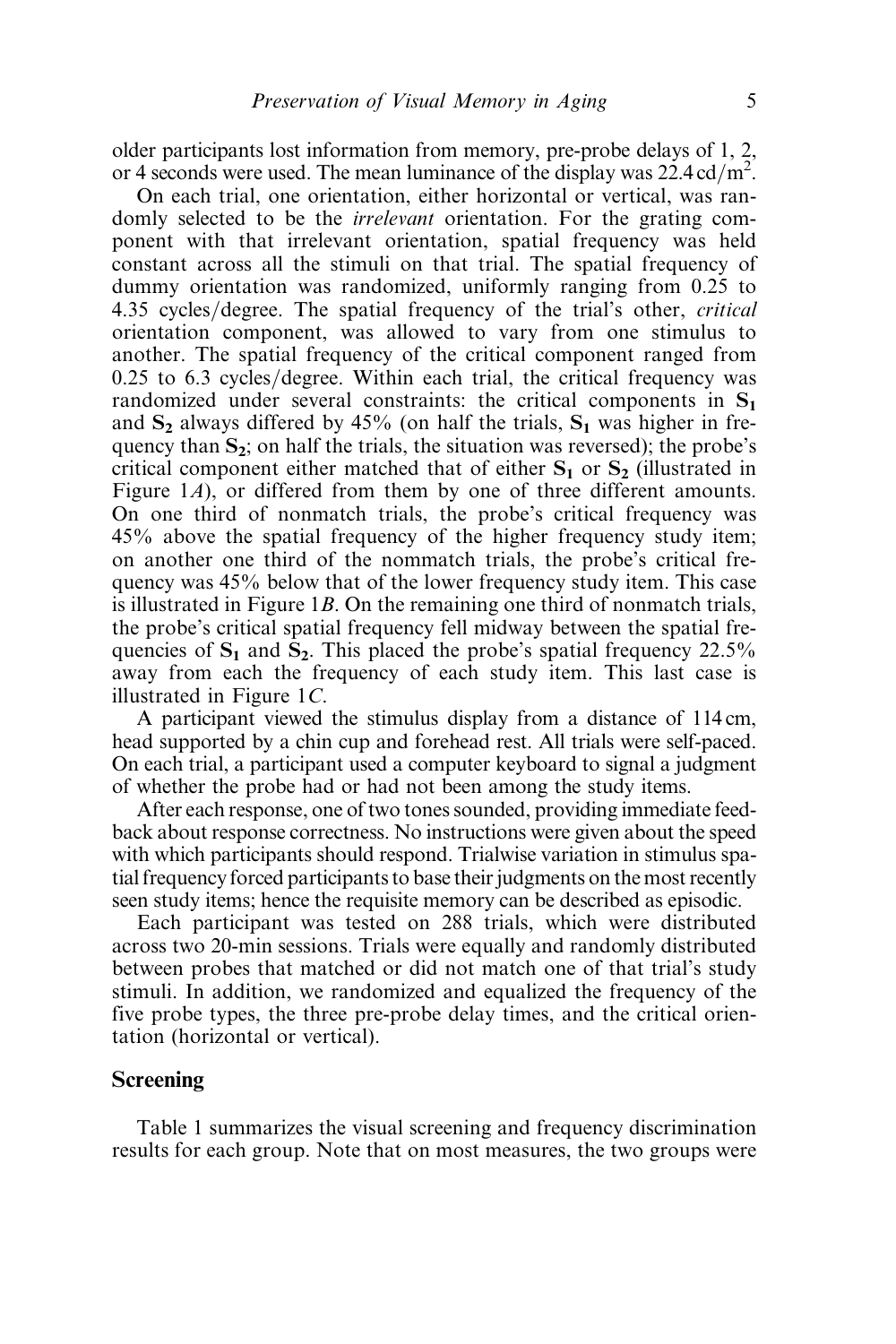| Young participants       |                             |
|--------------------------|-----------------------------|
| Age                      | Mean = 22.5 $(SD = 3.0)$    |
| Contrast sensitivity     | Mean = 1.88 $(SD = 0.10)$   |
| Visual acuity            | Mean = $20/20.7$ (SD = 7.3) |
| Discrimination threshold | Mean = 13.8 $(SD = 2.3)$    |
| Older participants       |                             |
| Age                      | Mean = 74.1 $(SD = 5.5)$    |
| Contrast sensitivity     | Mean = 1.66 ( $SD = 0.13$ ) |
| Visual acuity            | Mean = $20/30.3$ (SD = 7.1) |
| Discrimination threshold | Mean = 15.9 ( $SD = 5.6$ )  |

TABLE 1 Summary of Visual Screening Results

remarkably similar. Most importantly, the difference between the two groups' discrimination thresholds was not significant,  $t(28) = 1.14$ ,  $p > .30$ . The groups' similarity on this visual function is important because it means that perceptual differences between stimuli should be roughly comparable between the two groups of participants (Zhou et al., 2003). As expected from previous reports, the two groups differed significantly on both Pelli-Robson contrast sensitivity and on visual acuity,  $t(28) = 3.64$  and  $t(28) = 5.26$ , respectively, both  $p < .001$ . Because these measures emphasize high spatial frequency visual responses, and our stimuli were exclusively low frequency and well above detection threshold, these group differences should be inconsequential for recognition performance.

# Design and Dependent Variables

The design was a  $2 \times 5 \times 3$  mixed factorial with age (young and older adults) as the between-subject factor. Within subject factors were the relative difference between the spatial frequency of probe and study items (45% different from  $S_1$ , equal to  $S_1$ , midway between  $S_1$  and  $S_2$ , or 45% different from  $S_2$ ), and the pre-probe delay  $(1, 2, 0r 4s)$ . The dependent variables were proportion of correct recognition judgments, and the mean response time associated with correct judgments.

# RESULTS

#### Accuracy

Overall, the two groups did not differ significantly in recognition accuracy. The mean proportion of correct responses was  $0.68$  (*SEM* = 0.01) for young participants, and 0.66 ( $SEM = 0.01$ ) for older participants,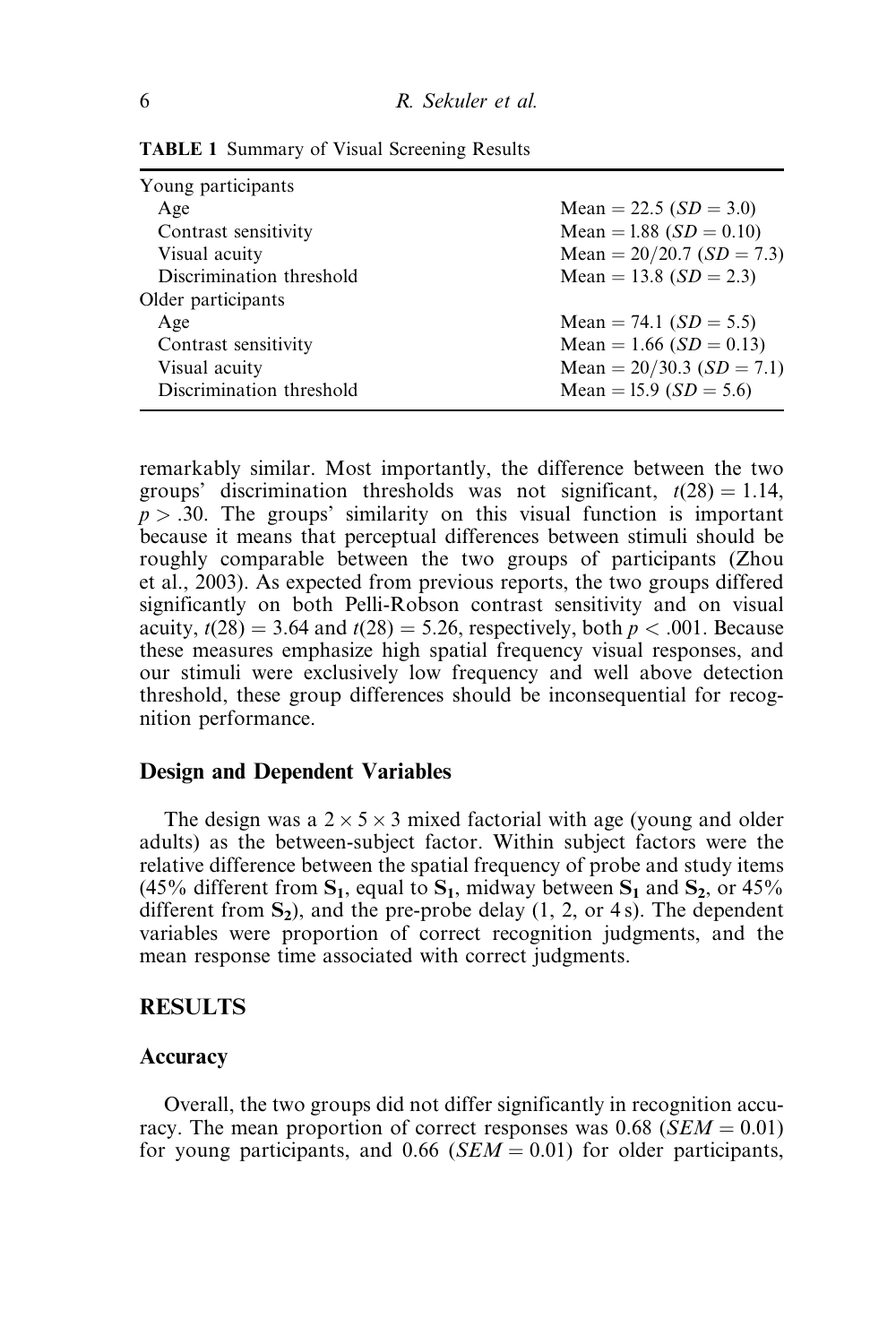$F(1, 28) = 3.12, 0.05 < p < 0.10$ . As Figure 2A shows, the pre-probe delay did not significantly affect overall recognition accuracy,  $F(2, 56) < 1$ . The interaction of pre-probe delay and age, including the small downward trend for older participants seen in Figure 2A, also failed to reach statistical significance,  $F(2, 56) < 1$ .

For a more detailed analysis, we separated overall accuracy according to the relationship between the probe's frequency and the frequencies represented in the study items. As Figure  $2C$  shows, response accuracy varied with the spatial frequency relationship between the probe and the study items,  $F(4, 112) = 169.56$ ,  $p < .001$ . This effect of the probe's spatial frequency has two noteworthy aspects. First, the effect of frequency did not differ significantly between groups,  $F(4, 112) = 1.77$ ,  $p = .15$ . Second, accuracy was by far poorest when the probe's frequency fell midway between that of  $S_1$  and  $S_2$ . Under this condition, the probe was most easily mistaken for one of the non-matching study items,  $F(1, 28) = 363.74$ ,  $p < .001$ , by a Helmert test.

Possible differences between correct recognition of the two study items,  $S_1$  and  $S_2$ , were of special interest, because prior studies with similar stimuli produced reliable recency effects (Kahana & Sekuler, 2002; Zhou et al., 2004). As expected, when the probe matched the second study item,  $S_2$ , recognition accuracy was significantly higher than when the probe matched the first study item,  $S_1$ , 0.79 versus 0.70,  $t(29) = 4.40$ ,  $p < .01$ . As Figure 2E shows, this recency effect varied with the pre-probe delay, which produced a significant interaction ( $F(8, 224) = 3.63$ ,  $p < .01$ ) This interaction arose from a small, but statistically reliable decrease in the recency effect with the pre-probe delay (see Figure  $2E$ ). This point was confirmed by a trio of paired-sample  $t$  tests on target trials. These Bonferonni-corrected tests showed that correct recognition of  $S_1$  and  $S_2$  target trials differed significantly at pre-probe delay = 1 and 2 ( $t(29) = 4.59$  and 4.31, respectively, both  $p < .001$ ), not with pre-probe delay = 4s  $(t(29) = 1.34, p > .15)$ Finally, we should note that the three-way interaction involving age, preprobe delay and the probe frequency was not significant,  $F(8, 224) < 1$ .

# Response Time

To decrease the skew of the RT distributions (Ratcliff, 1993), RTs associated with correct recognition judgments were log-transformed. The mean for each participant and condition was found, and the antilogs of the means, expressed in milliseconds, were used in all statistical analyses. Overall, mean correct response times for young participants was 1093.91 ms  $SEM = 82.52$ ; the mean correct response for older participants was 1371.34 ms ( $SEM = 78.72$ ), a statistically significant difference,  $F(1, 28) = 6.40$ ,  $p < .02$ . As Figure 2B suggests, the pre-probe delay did not significantly affect the overall RT,  $F(2, 56) < 1$ . Note that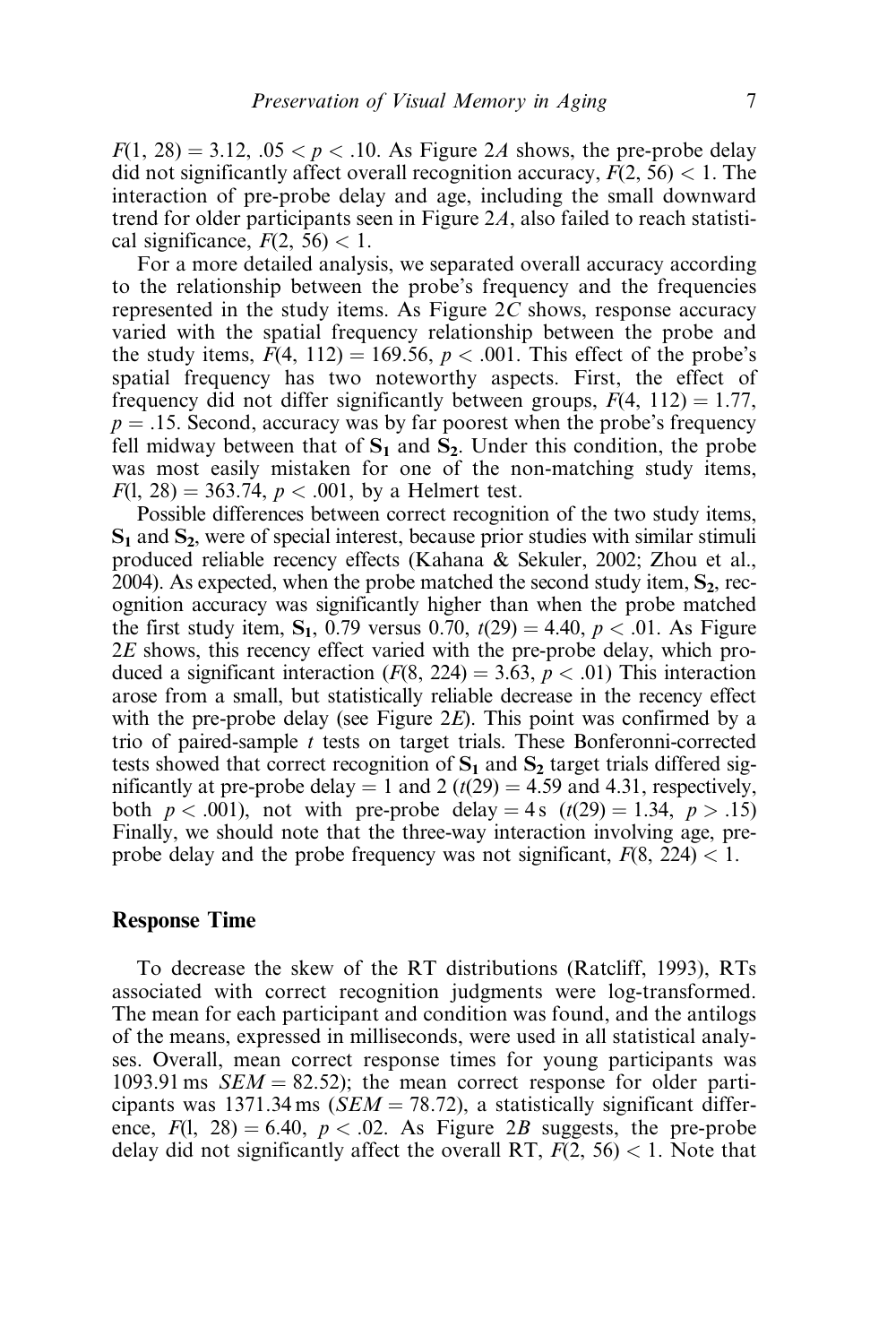

FIGURE 2 A, Overall proportion of correct recognition responses as a function of the pre-probe delay. Separate curves represent performance by young and older participants. In this and other panels,  $\pm$  one standard error of the mean is shown for each data point. B, Overall mean response times associated with correct responses as a function of the pre-probe delay. Results are separated by age group. C, Recognition accuracy as a function of the spatial frequency relationship between the probe and study items. Results are separated by age group. D, Mean response times associated with correct responses as a function of the spatial frequency relationship between the probe and study items. Results are separated by age group. E, Response accuracy as a function of pre-probe delay when the probe matched  $S_1$  (open symbols) and when the-probe matched  $S_2$  (filled symbols). F, Mean response times associated with correct responses as a function of preprobe delay. Open symbols represent case in which the probe matched  $S_1$ , and filled symbols represent case in which the probe matched  $S_2$ .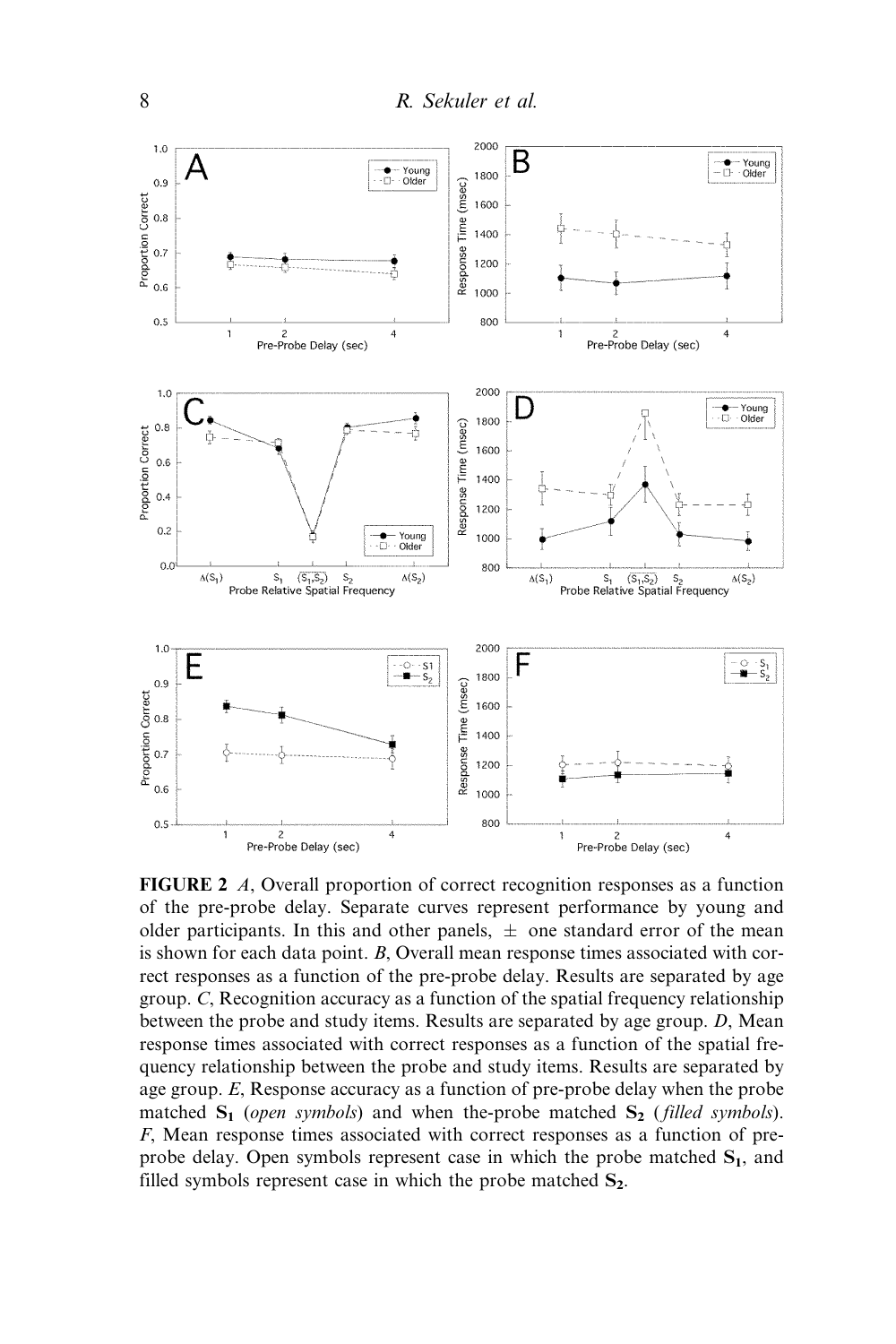the interaction of the pre-probe delay and age, despite the slight downward trend of young participants' data in Figure 2B, also failed to reach statistical significance,  $F(2, 56) = 1.69$ ,  $p > .15$ .

As we did with response accuracy, to achieve a more detailed analysis of RTs, we separated overall accuracy according to the relationship between the probe's frequency and the frequencies represented in the study items. As Figure 2D shows, RT varied significantly with the probe's spatial frequency relative to those of the study items,  $F(4, 112) = 20.02$ ;  $p < .001$ . In particular, RT tended to be longest when the probe frequency lay between that of  $S_1$  and  $S_2$ ,  $F(1, 28) = 29.55$ ,  $p < .001$ , by a Helmert test. Although older participants' mean response times were longer than those of young participants, the effect of the probe frequency on RT did not differ significantly between age groups,  $F(4, 112) = 1.819$ ,  $p > .15$ , or as a function of the pre-probe delay,  $F(8, 224) < 1$ .

As we found with response accuracy, RT also showed a recency effect: Correct responses when the probe matched  $S<sub>2</sub>$  were faster than when the probe matched  $S_1$  (Figure 2D),  $t(29) = 3.50$ ,  $p < .001$ . As Figure 2F shows, the recency effect declined somewhat as the pre-probe delay lengthened; that is, the difference between matches to  $S_1$  and  $S_2$  declined. When the pre-probe delay = 1 s, RTs for matches to  $S_1$  and  $S_2$  differed significantly from one another,  $t(29) = 4.08$ ,  $p < .001$ ; but at a pre-probe delay = 2 and 4 s, RTs for  $S_1$  and  $S_2$  were only marginally so,  $p > .06$ . Finally, we found that the three-way interaction among age, the preprobe delay, and probe frequency was not significant,  $F(8, 224) = 1.01$ ,  $p > .35$ .

# Variation in Criterial Orientation

As indicated earlier, the orientation whose frequency differentiated one stimulus from another varied randomly from trial to trial: on some trials, this critical orientation was horizontal, on others it was vertical. This random variation meant that half of all pairs of successive trials shared the same critical orientation, but remaining trial pairs differed in that respect. To determine if this change in critical orientation affected recognition, we compared each group's performance on both types of trial pairs. Recognition accuracy was essentially the same for the two types of trial pairs,  $F(1, 28) < 1$ . Moreover, the interaction of this variation with age was not statistically significant,  $F(1, 28) = 1.88$ ,  $p = .18$ . Mean proportion correct for each combination of trial pair type and age were: Young, No-Switch  $= .70$  (*SEM*  $= .02$ ); Young, Switch  $= .67$  $(SEM = .02)$ ; Older, No-Switch = .65  $(SEM = .01)$ ; and Older, Switch = .66 ( $SEM = .02$ ). Repeating this analysis revealed essentially the same pattern for RT data. The mean RT for each combination of trial pair type and age were: Young, Switch =  $1033.99$  (SEM = 75.57);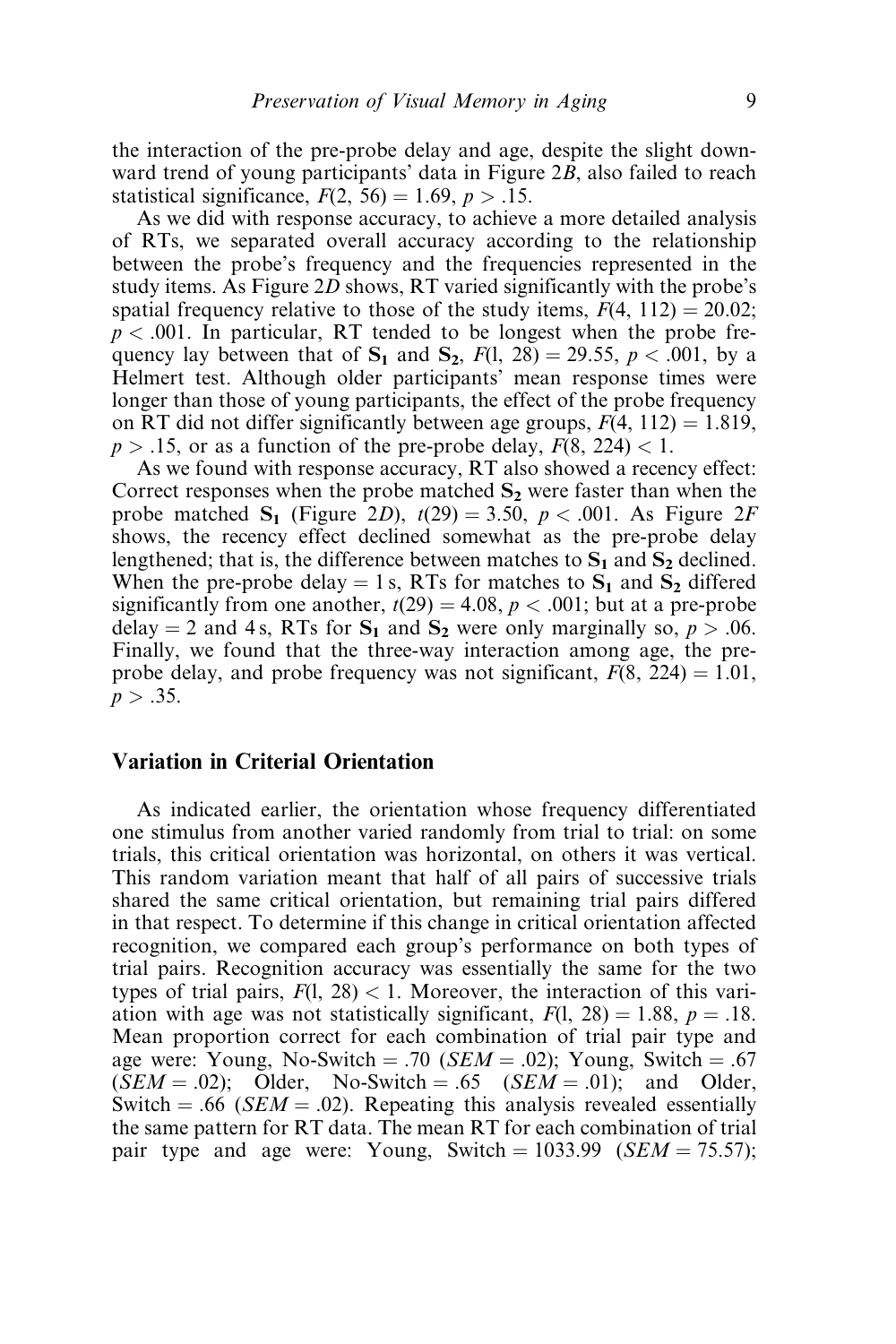Young, No-Switch =  $1026.37$  (*SEM* = 74.32); Older, Switch =  $1242.32$  $(SEM = 62.77)$ ; and Older, No Switch = 1245.59 (SEM = 67.67). Neither the main effect of trial pair type, nor the interaction of trial pair type with age was significant, each  $F(1, 28) > 0.5$ .

#### DISCUSSION

As might be expected from the general slowing of responses with normal aging (Kausler, 1994), older adults took significantly longer to make their recognition judgments. However, their ability to discriminate study items from nonstudy items was not reliably worse than that of young adults. We found also that for both young and older participants, between-trial variation in the critical orientation had no effect on response accuracy or RT. This null result extends to older participants the idea that information along both orientations is processed in parallel (Zhou et al., 2004; Vincent & Regan, 1995). Also, for either group of participants, delaying the presentation of the probe had only a small effect, either on overall recognition accuracy or on response time. Recognition's overall robustness in the face of increasing, and unpredictable, pre-probe delay, is consistent with results others have reported, though for young participants only (Kahana & Sekuler, 2002).

We noted earlier that participants had particular difficulty making correct recognition judgments when the probe's spatial frequency lay midway between the frequencies of  $S_1$  and  $S_2$ . This midway probe was between one and two discrimination thresholds away from each study item. Testing young participants with similar compound stimuli, (Zhou et al., 2004) found that comparable visual similarity between a probe and study items led to only 20% to 30% correct recognition responses, as we found here. More specifically, the young participants' thresholds in Table 1 mean that a probe midway between study items was on average 1.63 discrimination threshold units away from either study item; the corresponding thresholds for older participants mean that the midway probe was about 1.42 threshold units away from either study item. Although not statistically significant, this small difference between groups means that correctly recognizing that the midway probe had not been among the study items could have been a bit more difficult for the older participants. Both RTs and accuracy data hinted at such an age difference, but the difference was not statistically reliable for either dependent variable. To ensure that any group differences in visual memory are actually memory based, care must be taken to minimize agerelated differences in visual discriminability. This can be achieved either by careful design of stimuli and task, the route we chose, or by judicious selection and screening of participants (Gilmore, Allan, & Royer, 1986). Additionally, one could achieve much the same goal by scaling the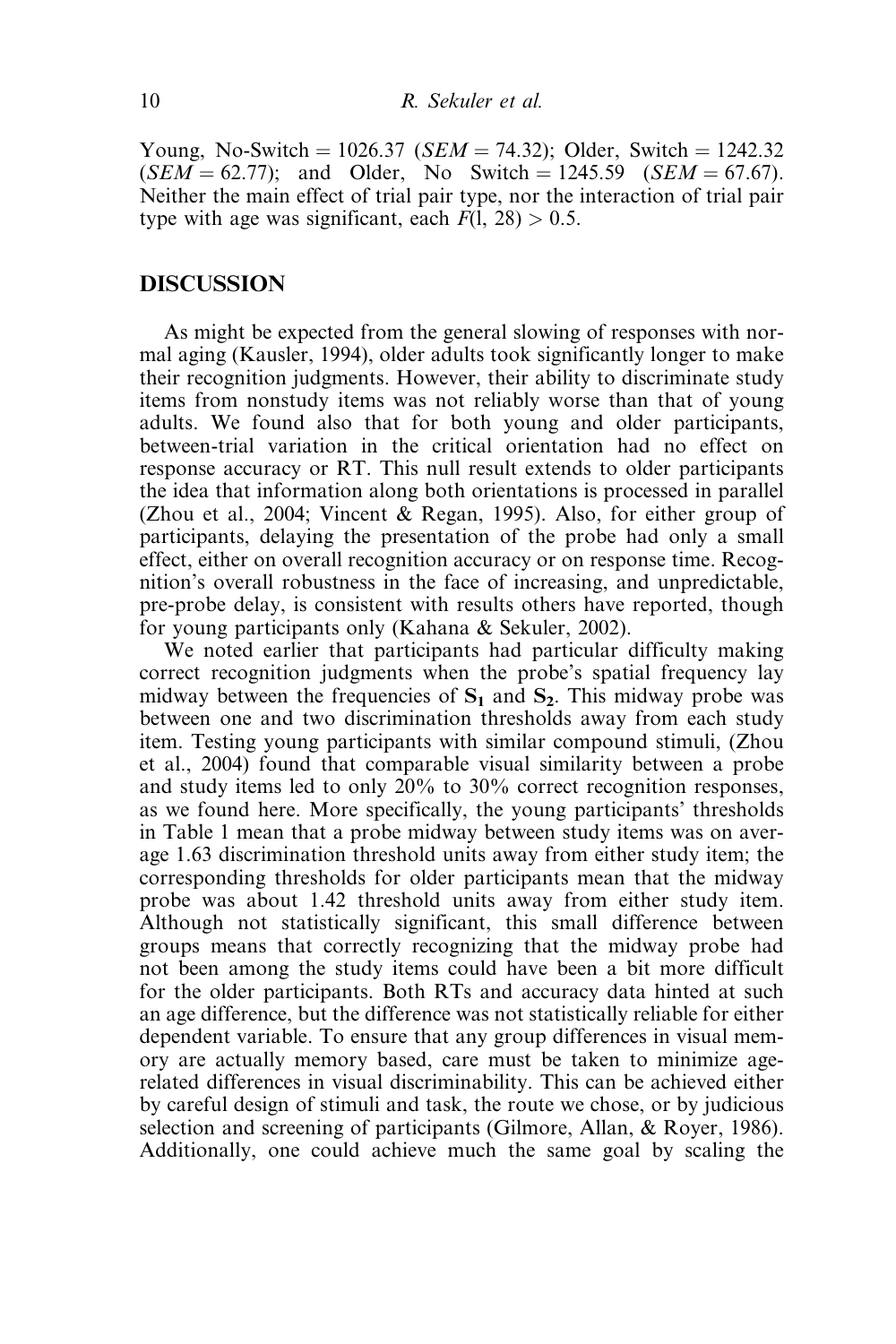memory test materials so as to reflect and compensate for age-related individual differences in visual discriminability when they are present (Zhou et al., 2003).

The present study confirmed and extended the principal results reported by McIntosh et al. (1999) and Bennett et al. (2001): When visual memory is assayed in heathy older adults tested under conditions that minimize effects of age-related changes in vision, visual recognition memory seems to be unaffected by aging. Our result is consistent with the hypothesis, grounded in behavioral and neuroimaging studies, that compensatory reorganization in the aging brain protects visual memory (McIntosh et al., 1999; Bennett et al., 2001), presumably by recruiting or coopting neural structures that in young subjects do not participate in visual memory. This account of age-related compensation implies that sparing of visual memory comes at the expense of other forms of memory (McIntosh et al., 1999; Bennett et al., 2001). Clearly, this speculation needs to be examined critically, for example, in combined behavioral and neuroimaging studies, which assess not only visual but also nonvisual memory, examining both of these as a function of age. Such studies would attempt to trace the developmental course followed by brain network changes, which presumably make possible the sparing of visual memory.

Obviously, one cannot rule out the possibilty that this hypothesized compensation has limits, which would be worthwhile identifying on their own. But such studies would not by themselves identify the crucial properties of task or stimuli that determine whether a form of memory will or will not be spared during aging. For example it may turn out that aging impacts visual memory less than it does verbal memory simply because the visual stimuli are of lower dimensionality, or because studies with verbal stimuli do not control encoding differences that arise from sensory limitations. These possibilities suggest the value of repeating our study's basic design, substituting high-dimensional stimuli for the compound gratings we used. Human faces are one obvious example of such stimuli, but if this proposed study were carried out, it would be crucial to use faces whose metric properties could be controlled in a metric fashion, as we did with compound gratings. Wilson, Loffler, and Wilkinson (2002) recently introduced novel computer-synthesized human faces that seem quite suitable for this purpose.

Alternatively, there may be an entirely different explanation for aging's modest impact upon visual memory. In particular, it may be that visual memory, at least with rapid presentation of confusable stimuli, is less rehearsal dependent, which would eliminate outcome differences from age-related differences in rehearsal. Whatever compensatory mechanisms are at work, those mechanisms are robust enough to withstand the enhanced stimulus and task complexity introduced in the present experiment. Future studies using stimuli that vary along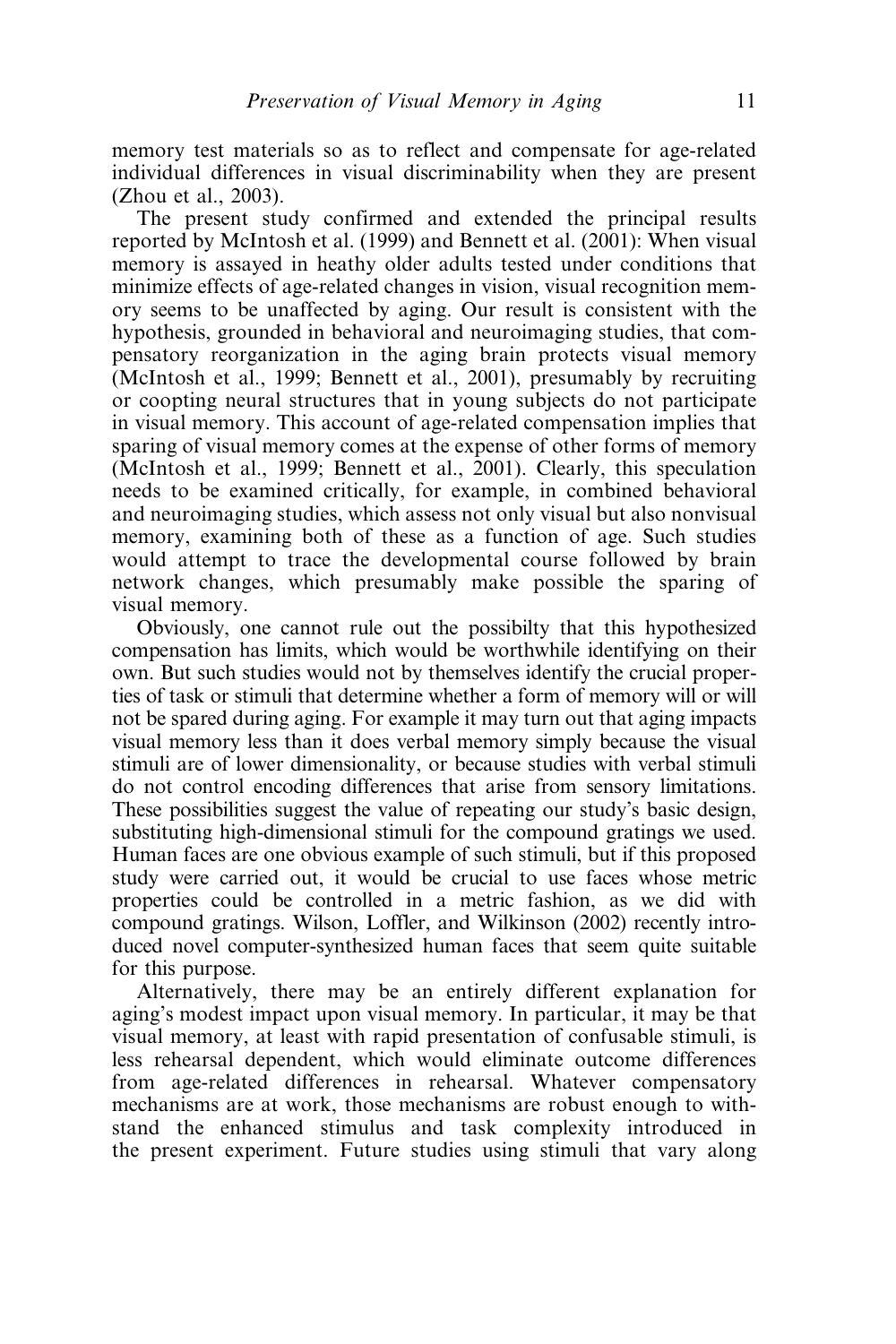perceptual dimensions, including nonvisual dimensions, could serve to distinguish among alternative accounts of memory sparing with age, and to further enrich our general understanding of the complex pattern of age-related change and age-related invariance in memory.

# REFERENCES

- Bennett, P. J., Sekuler, A. B., McIntosh, A. R., & Della-Maggiore, V. (2001). The effects of aging on visual memory: Evidence for functional reorganization of cortical networks. Acta Psychologica, 107, 249–273.
- Gilmore, G. C., Allan, T. M., & Royer, F. L. (1986). Iconic memory and aging. Journal of  $Gernology, 41, 183–190.$
- Hole, G. J. (1996). Decay and interference effects in visuospatial short-term memory. Perception, 25, 53-64.
- Kahana, M. J. & Loftus, G. (1999). Response time versus accuracy in human memory. In R. J. Sternberg (Ed.), *The nature of cognition* (pp. 322–384). Cambridge, MA: MIT Press.
- Kahana, M. J. & Sekuler, R. (2002). Recognizing spatial patterns: A noisy exemplar approach. Vision Research, 42, 2177-2192.
- Kausler, D. H. (1994). Learning and memory in normal aging. San Diego: Academic Press.
- Magnussen, S., Greenlee, M. W., Aslaksen, P. M., & Kildebo, O. O. (2003). High-fidelity perceptual long-term memory revisited—and confirmed. Psychological Science, 14,  $74 - 76.$
- Magnussen, S., Greenlee, M. W., Asplund, R., & Dyrnes, S. (1990). Perfect visual shortterm memory for periodic, patterns. European Journal of Cognitive Psychology, 2,  $345 - 362$ .
- Magnussen, S., Idas, E., & Myhre, S. H. (1998). Representation of orientation and spatial frequency in perception and memory: A choice reaction-time analysis. Journal of Experimental Psychology: Human Perception and Performance, 24,  $707-718$ .
- McIntosh, A., Sekuler, A. B., Penpeci, C., Rajah, M., Grady, C., Sekuler, R., & Bennett, P. (1999). Recruitment of unique neural systems to support visual memory in normal aging. Current Biology, 9, 1275-1278.
- Owsley, C., Sekuler, R., & Siemsen, D. (1983). Contrast sensitivity throughout adulthood. Vision Research, 23, 689-699.
- Pelli, D. G., Robson, J. G., & Wilkins, A. J. (1988). Designing a new letter chart for measuring contrast sensitivity. Clinical Vision Sciences, 2, 187-199.
- Phillips, W. A. (1974). On the distinction between sensory storage and short-term visual memory. Perception & Psychophysics, 16, 283-290.
- Phillips, W. A. & Christie, D. F. M. (1977). Components of visual memory. Quarterly Journal of Experimental Psychology, 29, 117–133.
- Ratcliff, R. (1993). Methods for dealing with reaction time outliers. Psychological Bulletin,  $114, 510 - 532.$
- Vincent, A. & Regan, D. (1995). Parallel independent encoding of orientation, spatial frequency, and contrast. *Perception*, 24, 491-499.
- Wilson, H. R., Loffler, G., & Wilkinson, F. (2002). Synthetic faces, face cubes, and the geometry of face space. Vision Research, 42, 2909-2923.
- Wingfield, A. & Kahana, M. J. (2002). The dynamics of memory retrieval in older adults. Canadian Journal of Experimental Psychology, 56,  $187-199$ .